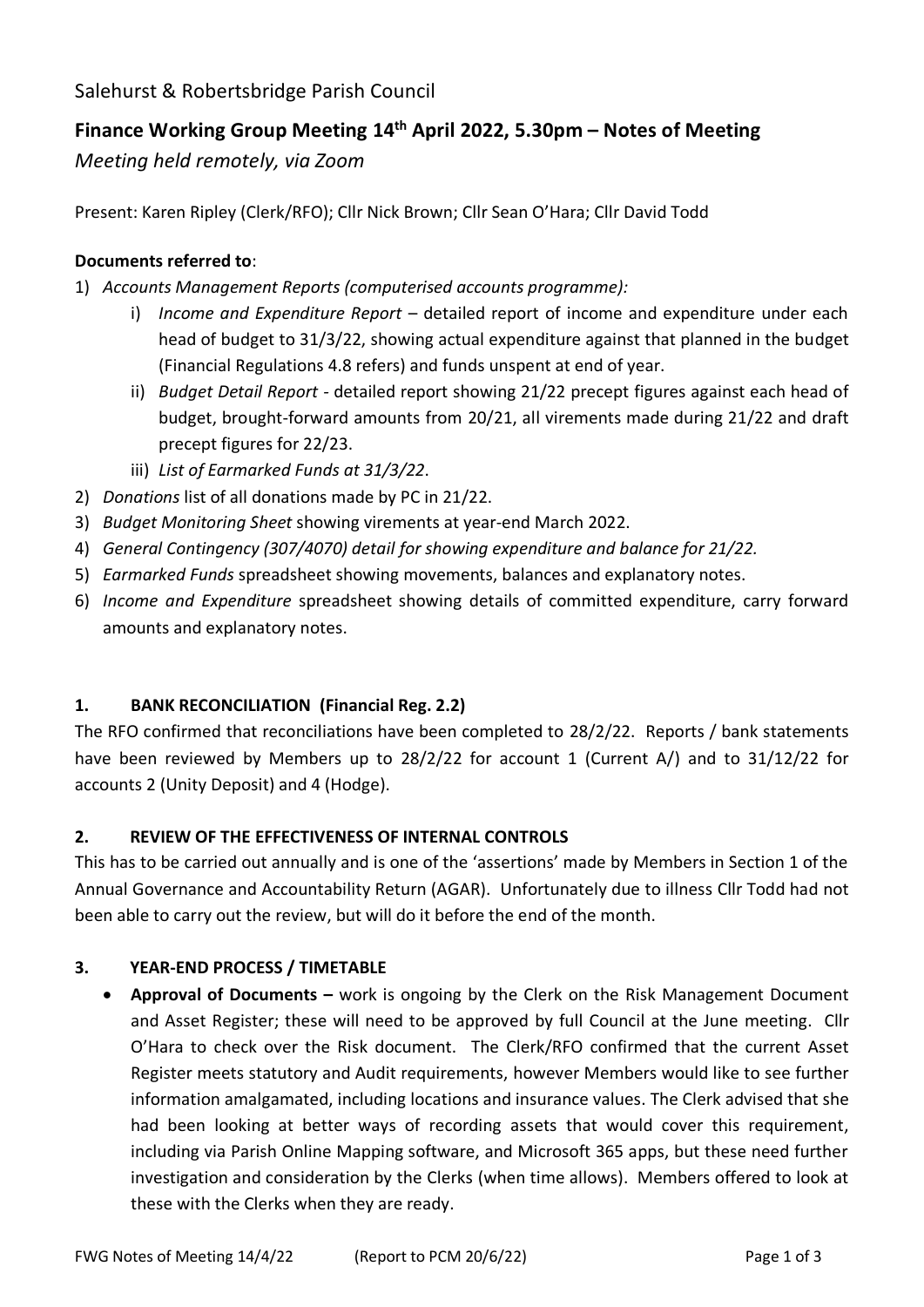- Annual Governance and Accountability Return 21/22 (AGAR) the documentation has been received from the External Auditor. It will need to be signed off by full Council at the meeting on 20<sup>th</sup> June 2022 and submitted to the Auditor by 30<sup>th</sup> June.
- **Internal Audit** this has been booked for 7<sup>th</sup> June 2022.
- **Finance Working Group** will meet on 13<sup>th</sup> June to review the year-end documents, AGAR and Internal Audit report, prior to the Council Meeting on 20<sup>th</sup>.

# **4. BUDGET MONITORING 22/22 / Year End position (Financial Reg. 4.2; 4.8; 4.9)**

At the full Council Meeting on 21<sup>st</sup> March 2022, Members delegated authority to the FWG to agree any necessary virements and budget movements required prior to year-end. The various detailed documents and figures were discussed; Members acknowledge that a significant amount of money had been spent over the year, completing much needed projects such as new bridges and the Cemetery entrance surfacing and gates etc. This has reduced reserves, which will now need to be built up again. Members agreed the carry forward amounts at year-end, and the virements shown in the following table were agreed (F/R 4.2):

|                                                                     | <b>Budget Monitoring March 2022</b> |               |                    |                               | 21/22                        |
|---------------------------------------------------------------------|-------------------------------------|---------------|--------------------|-------------------------------|------------------------------|
| <b>FROM</b>                                                         |                                     |               | <b>TO</b>          |                               |                              |
| <b>BUDGET CODE</b>                                                  | <b>DESCRIPTION</b>                  | <b>AMOUNT</b> | <b>BUDGET CODE</b> | <b>DESCRIPTION</b>            | <b>REASON</b>                |
| <b>Virements to Cover Approved Expenditure</b>                      |                                     |               |                    |                               |                              |
| 101/4000                                                            | Salaries Admin                      | 610.00        | 101/4023           | <b>Pension Contributions</b>  | Cover pay rise increases     |
| 307/4075                                                            | <b>Other Amenity Misd</b>           | 2,000.00      | 307/4081           | Tree Surveys/Inspections      | New separate code            |
| Discussed/agreed by FWG 12/1/22 - Approved PCM 17/1/22 (21/22-103c) |                                     |               |                    |                               |                              |
| 101/4021                                                            | Office Rent                         | 2,500.00      | 307/4071           | £1,500 Platinum Jubilee       | New allocation agreed        |
|                                                                     |                                     |               | 307/4079           | £1,000 Tree Planting          | New allocation agreed        |
|                                                                     |                                     |               |                    |                               |                              |
| <b>Specific Purpose funds moved to EMF</b>                          |                                     |               |                    |                               |                              |
| 101/4018                                                            | Website / Internet                  | 1,205.00      | 900/9019           | <b>EMF Website</b>            | New website pending          |
| 306/4020                                                            | Pocket Park Misc.                   | 2,205.00      | 900/9018           | <b>EMF Pocket Park</b>        | New boardwalk bridge         |
|                                                                     |                                     |               |                    |                               |                              |
| 401/4131                                                            | Playgrounds<br>Capital              | 2,500.00      | 900/9005           | <b>EMF Playground Fund</b>    | Save for<br>repairs/upgrades |
| 401/4145                                                            | Defibrillator<br>Capital            | 1,500.00      | 900/9020           | <b>EMF Defibrillator Fund</b> | Save for replacements        |
|                                                                     |                                     |               |                    |                               |                              |
|                                                                     |                                     |               |                    |                               |                              |

After the above virements the balance in General Contingency will be £2,745. In addition to the carry forwards and virements above, any general surplus funds will also be carried forward to General Contingency, to add to the £2,745.

Members discussed and agreed the carry-forward budget amounts for particular items where works are expected or outstanding. These will be shown in the detailed summary of budget surplus document, to be issued with the year-end financial statements.